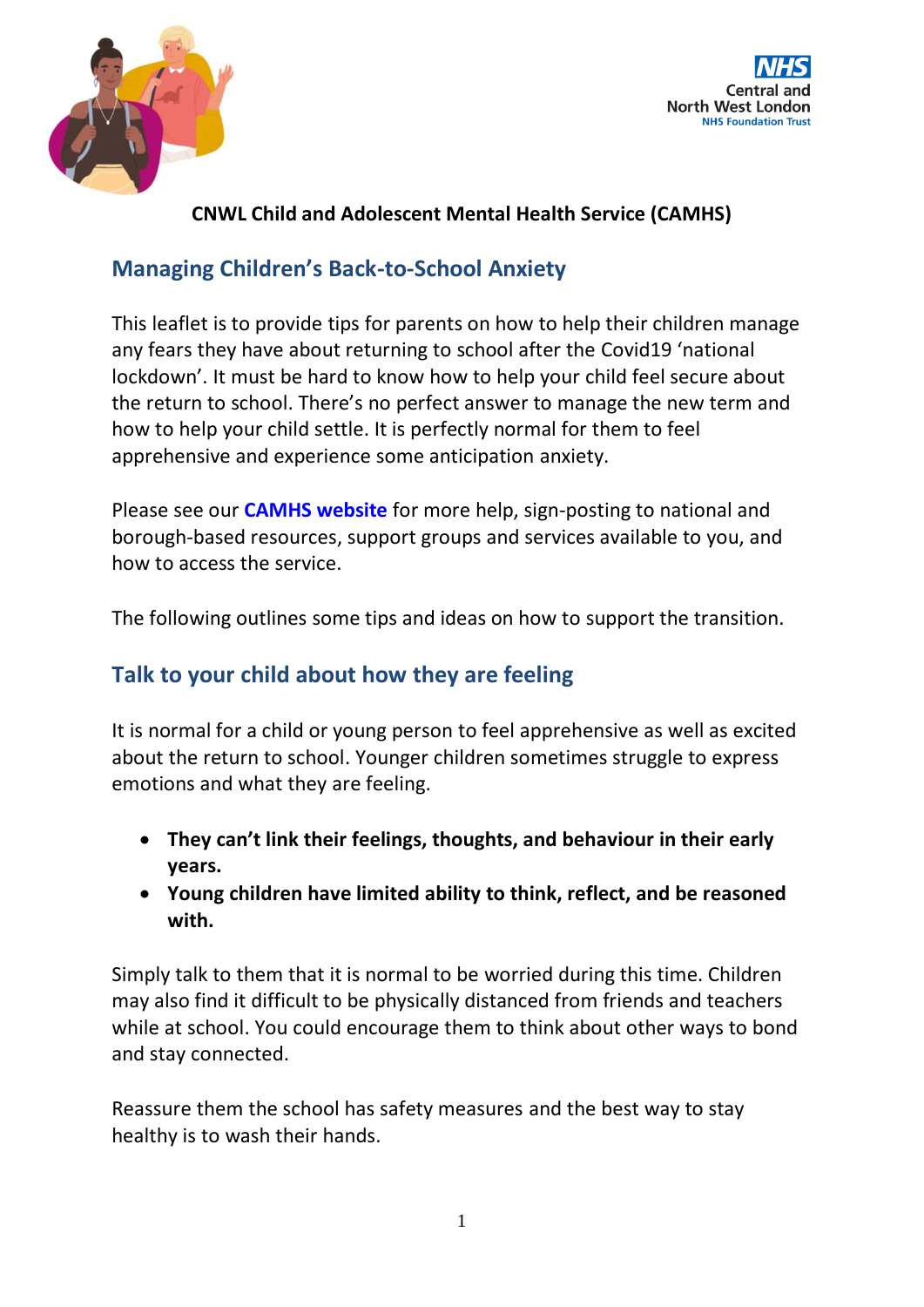

## **How will I notice my child or young person may be anxious at school?**

Children show anxiety in three ways:

**1. Physiological Symptoms**



This is created by the fight or flight stress [response.](https://bristolchildparentsupport.co.uk/recognising-anxiety-in-your-child/) Teach them where they feel it in their body.

- **Lots of tummy aches**
- **Feeling sick**
- **Headaches**
- **Feeling dizzy**
- **Dry mouth**
- **Wanting to go to the toilet a lot**
- **Not being hungry or wanting to eat too much**

You may notice these symptoms during the first week or the first morning of returning to school. Hopefully, they will pass and your child will settle in.

There are many more ideas on how to help your child relax and feel calm by clicking here: **[Relaxation](https://bristolchildparentsupport.co.uk/relaxation-ideas-for-children/) Ideas for Children**

#### **2. Negative Thoughts**

Thoughts can be overwhelming for children in the same way they are for adults. Younger children will struggle to identify them but older children might be:

• **Worrying about the family's health and preoccupied with catching COVID-19**.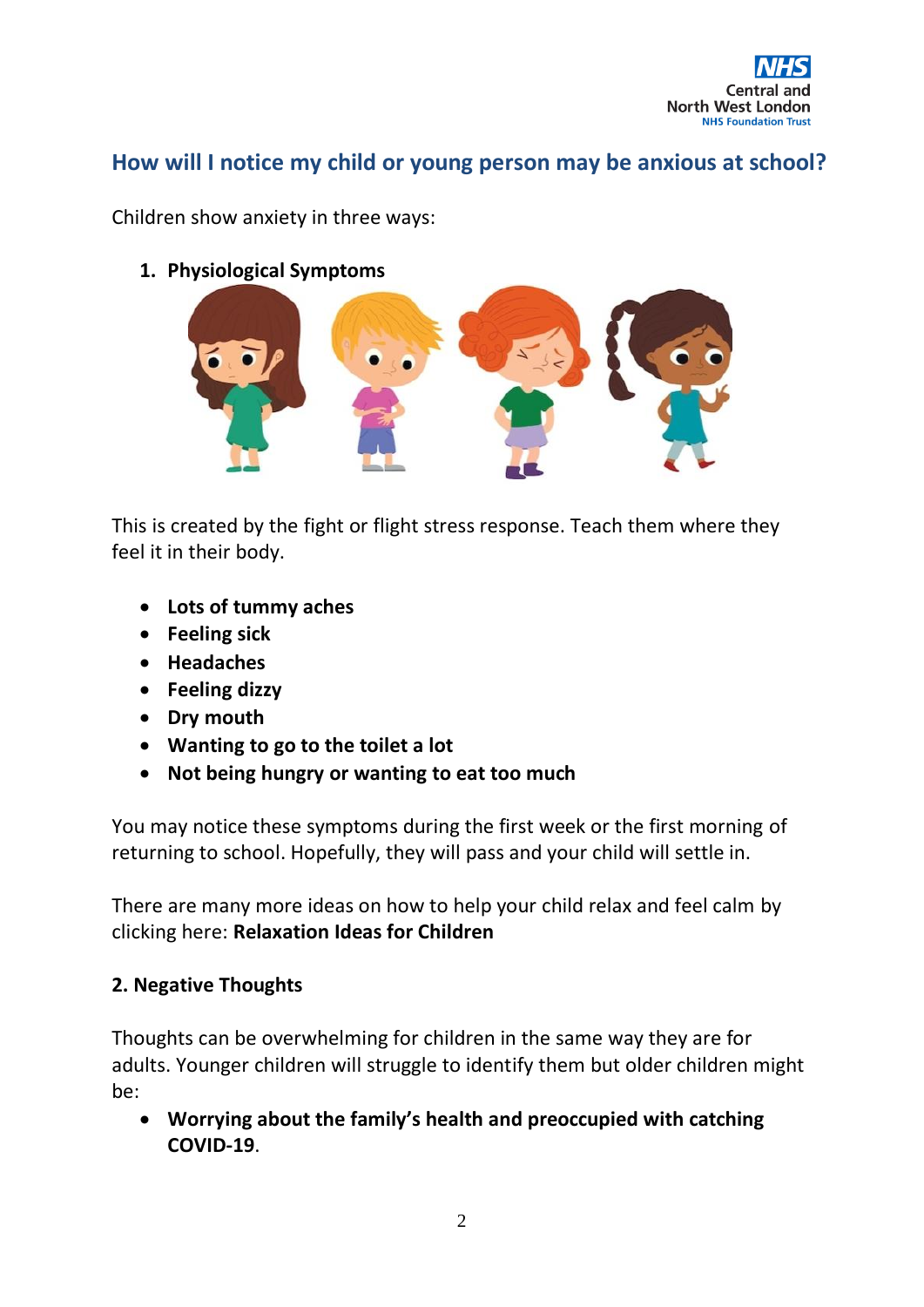

- **Suffering from lots of " what if " thoughts, they often seem unrealistic and occur in the future.**
- **Thinking the worst, "catastrophising" about what may occur.**

They can manage their thoughts by being a detective:



#### **3. Behavioural Symptoms of Anxiety**

Children in the main show us how they feel through their behaviour. You might notice:

- **They may refuse to return to school.**
- **In younger children, before a situation, you may notice extreme aggression, meltdowns or distress and extreme crying.**
- **Not wanting to go to bed or sleep alone.**
- **Nighttime fears, waking in the night, and nightmares.**
- **Find it hard to separate from you and want to cling to you.**

(This may be more apparent if you or anyone in your family suffered a bereavement or loss during COVID-19; your child maybe even more worried about leaving you). You will need to link the behaviour to the worry.

For example, you could say:

I've noticed that since we discussed returning to school, you've wanted us to stay with at night, maybe you might be worried about it? What can I do to help the worry? Shall we try this…..would that help?

School can be especially hard if your child suffers from **social [anxiety](https://www.rcpsych.ac.uk/mental-health/parents-and-young-people/information-for-parents-and-carers/worries-and-anxieties---helping-children-to-cope-for-parents-and-carers)**. While avoiding their fears is not the answer, being fully exposed to them is not the answer either.

Providing overwhelming social experiences may lead to overwhelming fear and failure, and may make anxiety sufferers less likely to try again – or at all.

Start small and build their courage and work with the school to implement a managed exposure plan. This may mean they have a graded return to school. They may manage mornings instead of the whole day.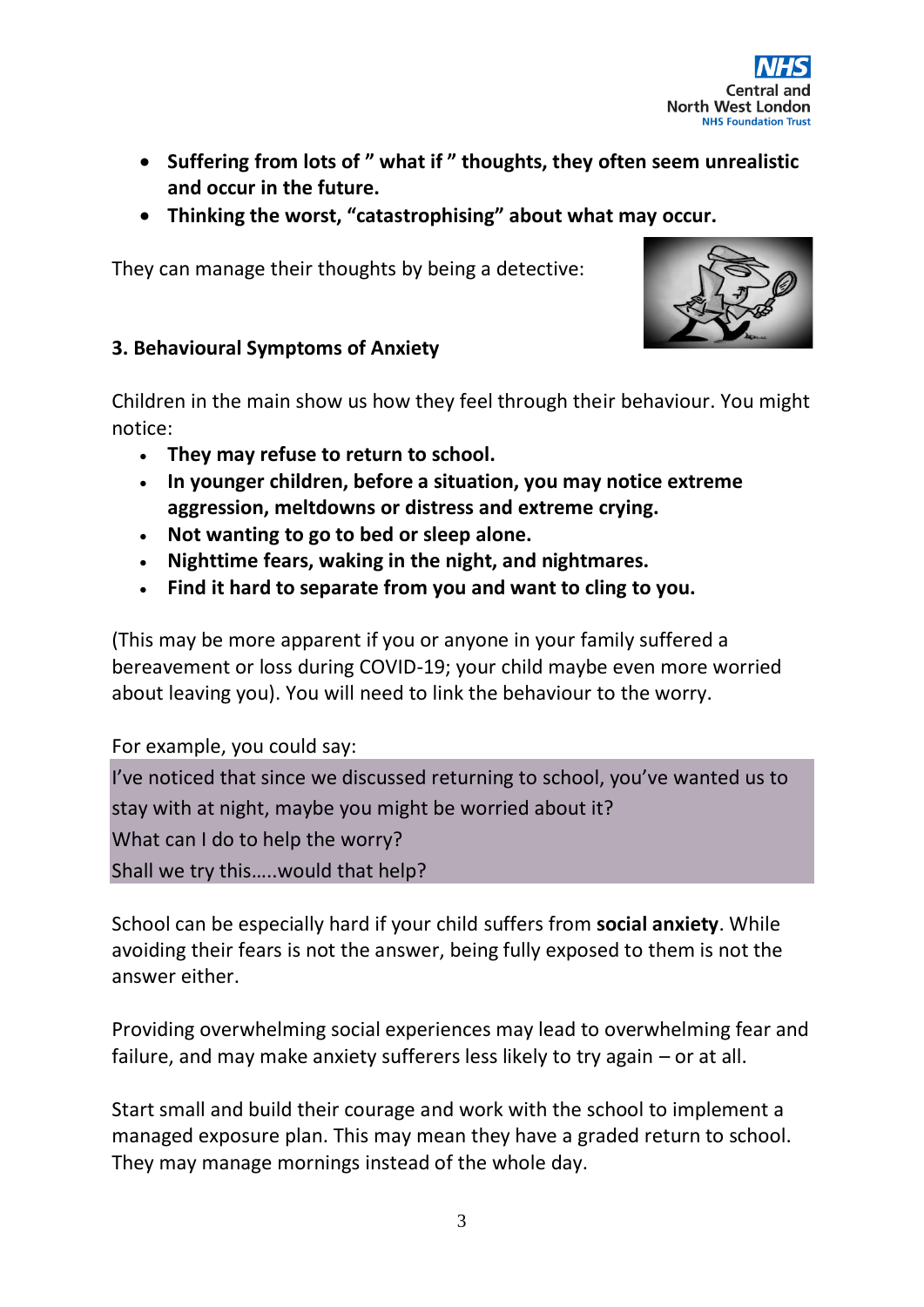



## **Solutions for back to school anxiety**

#### **Talk about their Worries**

Do talk about and name it. Parents worry that it will escalate certain behaviours. It may be helpful to contact the school and have a home and school shared plan. **Children feel safer when the adults around them are consistent and work together.** If your child has a new teacher, find a photo of them and show them. Sometimes schools have even sent a video of the new class layout. You can always request this.

#### **Play out the Worries**

Rehearse the new drop off, role play it with toys or use puppets. If they suffer from separation anxiety, identify an adult (attachment figure) they can turn to at school for support. It is not helpful if you are anxious to have multiple attachment figures.

#### **Devise a Simple Goodbye Plan**

This may be helpful for the return, even if your child was not anxious before the pandemic, they might be now. Have a plan, hug, goodbye, and handover. Draw out the instructions, if the layout/building are different (they may be attending juniors or senior school).

Help them to ask for help; who would be the best adult to talk too. Help the transition with a transitional object. Something of yours to keep if they are worried about being away from you. This is good for children whose parents separated or if they've lost a parent during the pandemic for example.

Ensure your child has an emotional vocabulary. Do they have a word for anxiety such as fear, worry, or being scared? Give it a name and tell them it is not the whole of them and they can be in control of it.

- **The worry wobbler**
- **The worry monster**
- **The scariness**
- **The wibble wobble**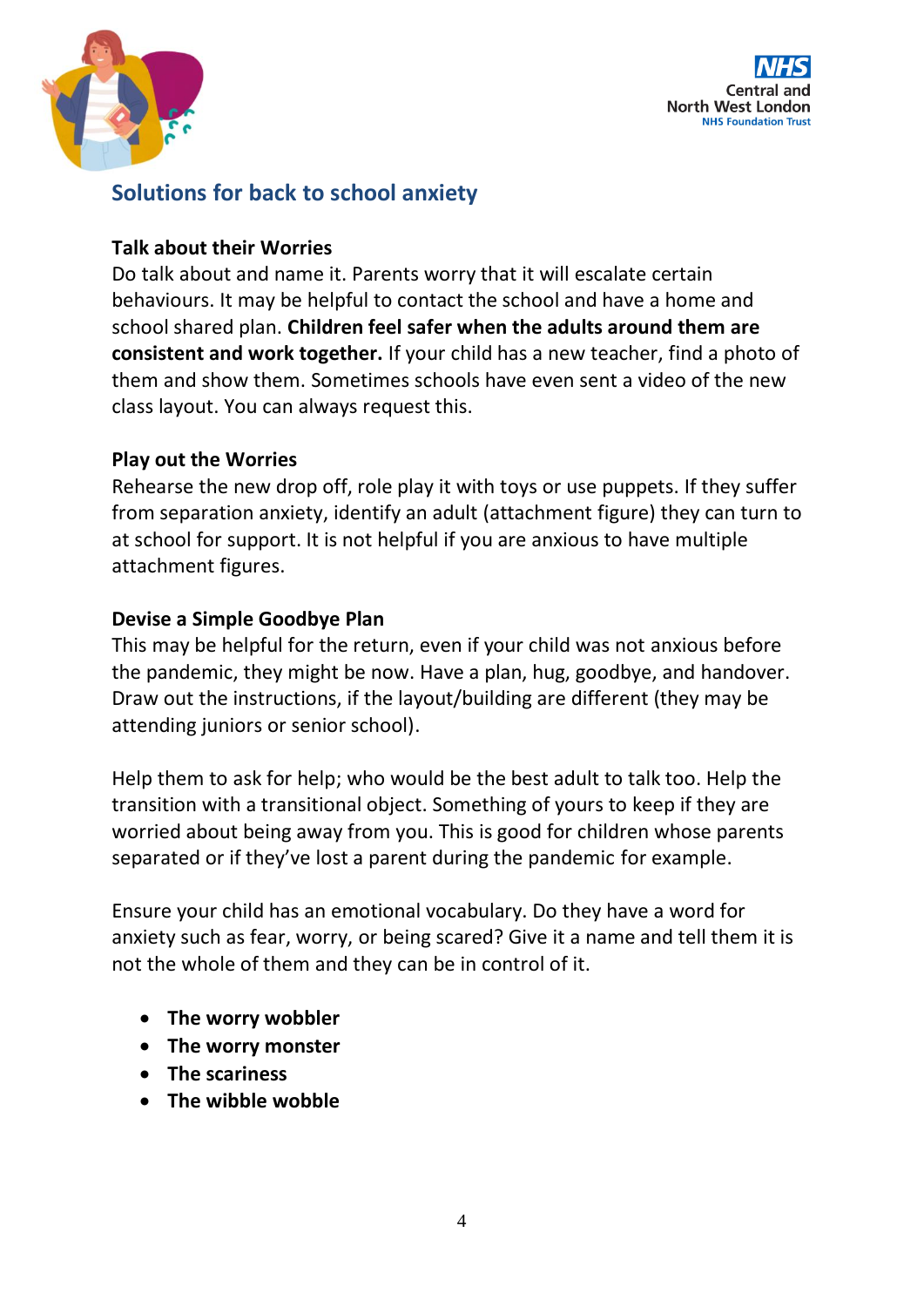

Communicate that anxiety is normal and everyone feels anxiety or worry some of the time. Therefore, it is normal to worry about being away from mummy or daddy.

It is normal to feel worried before starting school.

Tell them worry/anxiety is not dangerous within themselves however, they are uncomfortable but the feeling/s will pass.

Whether at school or home, creative activities, such as playing and drawing, help them express and communicate any negative feelings they may be experiencing. This helps children find positive ways to express difficult feelings such as anger, fear, or sadness.

#### **What ideally not to do and say**

Refrain from saying "Don't worry it will all be fine". Reassurance sadly does not help anxiety but having a plan and empathy does.

While you want to support your child by providing them with comfort and encouragement – ensure you also encourage them to face and not avoid the fears that cause anxiety. They are less likely to face their fears if they are not encouraged to do so by you.

You cannot promise negative things or feelings won't happen. Fear is hardwired, so we can't eliminate it, just recognize and manage it. If your child suffers from **social [anxiety](https://www.rcpsych.ac.uk/mental-health/parents-and-young-people/information-for-parents-and-carers/worries-and-anxieties---helping-children-to-cope-for-parents-and-carers)**, try to help them to reframe a situation. If we are successful and confident adults, we often underestimate how our child may be feeling. Sometimes, we may wonder why they are stressing about this syndrome. Your often child knows their fears are irrational, but can't control them.

### **It's natural for you to be anxious too**

It is normal for you to be anxious, as this is not only a new situation for them but you too. It may be even harder if you have lost a loved one or suffered bereavement during this time. Be kind and compassionate at this difficult time. Seek help and support from friends, partners, or teachers, or a therapist. Keep